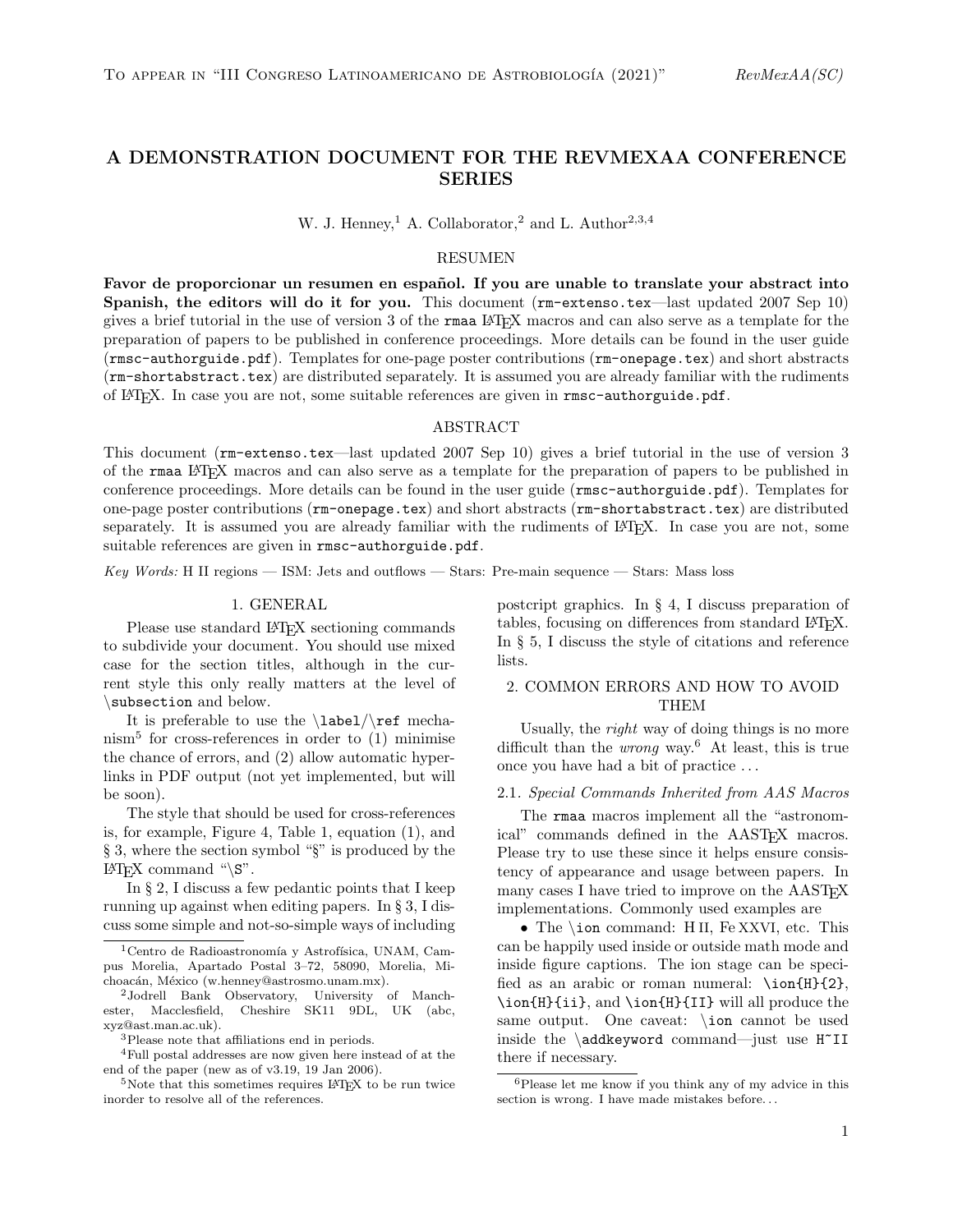• The \arcsec, \arcmin and \arcdeg commands, together with their "fractional" relatives, \farcs, etc. These are used in the following way:

## ...at declination  $15° 33' 22''2 \ldots$

Again, they can be used inside or outside math mode.

#### 2.2. Math Symbols and Equations

Symbols for physical quantities should usually be italic: velocity,  $v$ , density,  $N$ , etc. However, multi-letter symbols generally look better in roman: FWHM, EM, etc. Subscripts should be in roman (coded using \mathrm) unless they are themselves variables:  $N_{\rm e}$ ,  $T_{\rm eff}$ , but  $\sum_i a_i$ . Physical units should in roman, with thin spaces: 10 K,  $1.2 \times 10^{-12}$  erg cm<sup>-2</sup> s<sup>-1</sup>, etc. Things generally come out best if you place an entire expression within a single pair of \$'s and then make judicious use of \mathrm. For example

 $FWHM = \int N_e N_i dz$ 

Remember that the "minus sign" only exists inside math mode: minus two is  $-2$ , not  $-2$ , nor even –2! Also, remember that spacing inside math mode is designed for equations, not words, so you shouldn't use \$'s just to get italic text. Compare effective and effective.

The  $\frac{1}{x}$  command (and its T<sub>EX</sub> relative \over) are best only used in displayed equations. Something like

$$
x = \frac{a+b}{c} \tag{1}
$$

looks fine, whereas  $x = \frac{a+b}{c}$  is somewhat cramped. Better rewritten as  $x = (a + b)/c$ .

How to define a macro that can be used inside or outside math mode. Use the \ensuremath command. For instance:

\newcommand{\fluxunits}{% \ensuremath{\mathrm{%  $\{erg\}, s^{(-1)}\,$ , cm<sup>^{-2}}}}</sup>

Then you can write either  $15.1\backslash$ , fluxunits or  $$2.3\times 10^{--11} \, \theta$ 

## 2.3. Spacing After Periods

TEX/LATEX distinguishes between inter-word spaces and inter-sentence spaces. The latter are slightly wider and considerably more "stretchy" than the former. A period that follows a lower-case letter is assumed to end a sentence, while one that follows an upper-case letter is not. This heuristic produces correct results 99% of the time, but there are two cases where you need to give a helping hand by using the  $\Diamond$  command, which causes LAT<sub>EX</sub> to "forget" what was just before it.

Lower case abbreviations ending in periods. The only common example is "et al.", which should always be coded as, for example,

Henney  $et$ al. $\0$  (2002).

Other examples, such as "e.g." and "i.e." should normally be followed by a comma, so do not present this problem. The only other example I have encountered is "cf." but this should be followed by a tie since we don't want a linebreak between it and the following word:

(cf.~Jones 1990)

Sentences that end in a capital letter. These are more common than you might think and should be coded as in the following examples.

provided by NASA\@. Next sentence ... provided by NASA. Next sentence ...

a width of 1.5\,\AA\@. Next sentence  $\ldots$  a width of 1.5 Å. Next sentence  $\ldots$ 

Note that " $\AA$ " is considered by  $\text{LATEX}$  to be a capital letter, as in the second example.

2.4. Spacing in/after macros

It is never a good idea to include explicit space at the end of a definition of a user macro. Examples such as the following should be avoided:

\newcommand{\kms}{km\,s\$^{-1}\$\ } Wrong!

This will make the spacing come out right when you write

a speed of 5000~\kms is quite fast a speed of 5000 km s<sup>−</sup><sup>1</sup> is quite fast

but it won't work if the macro is followed by a punctuation mark, such as

with values 5~\kms, 10~\kms, and with values  $5 \,\mathrm{km}\,\mathrm{s}^{-1}$ ,  $10 \,\mathrm{km}\,\mathrm{s}^{-1}$ , and ...

The right  $way<sup>7</sup>$  to go about this is to define the macro without any following space:

\newcommand{\kms}{km\,s\$^{-1}\$} Right!

Then, whenever you use the macro *always* follow it with an empty pair of braces, i.e.,  $\mathrm{}$ . That way the spacing will come out right in all circumstances.

<sup>7</sup>Of course, an even better way would be to use \ensuremath, as described above in § 2.2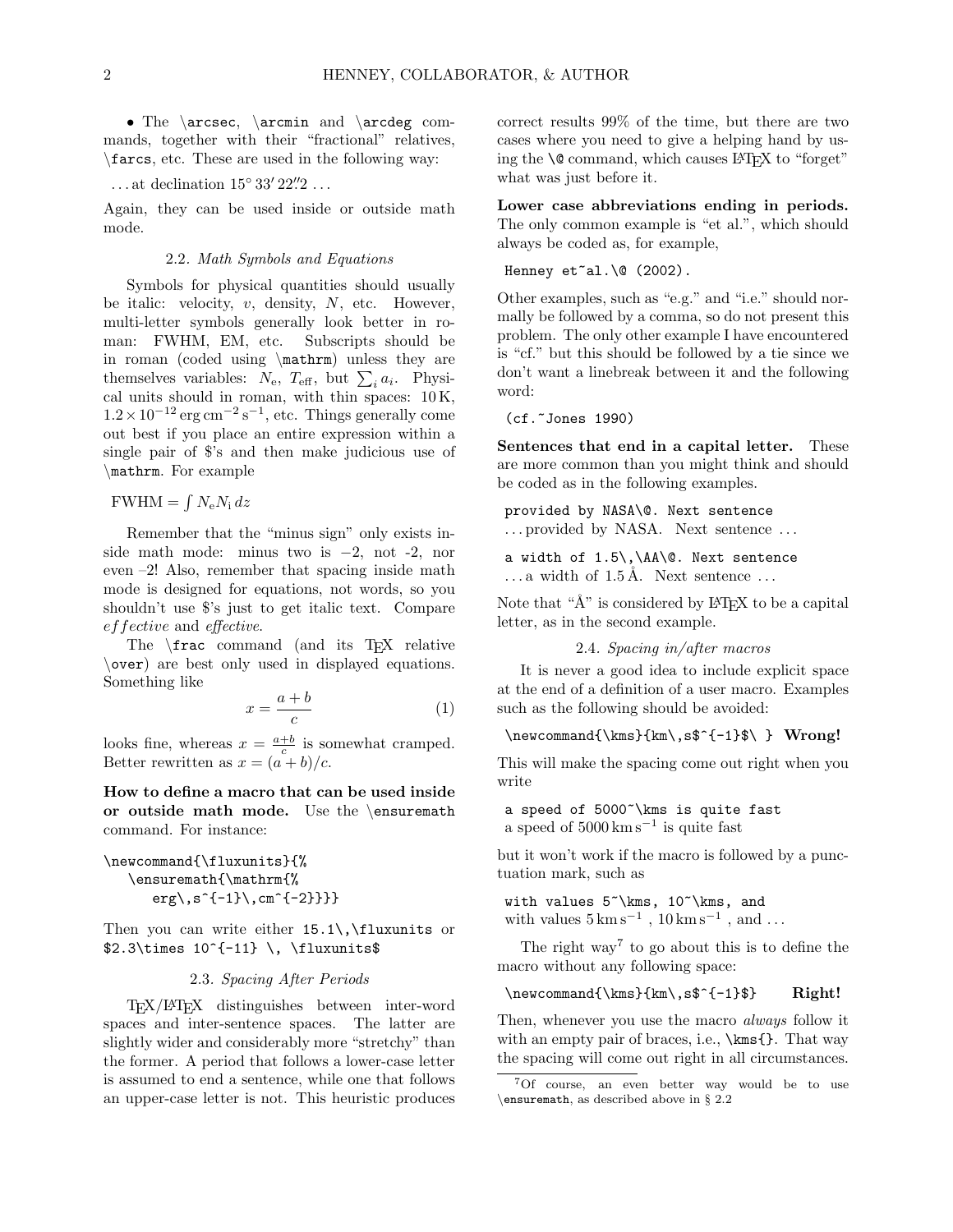### 2.5. Excessive Fiddling With the Layout

The rmaa macros include various commands for final tweaking of a paper, such as \adjustfinalcols, \RescaleTitleLengths, etc. In general you should leave all this to the editors. Yes, you may have eliminated all the widows and orphans and beautifully balanced the columns on the last page, but changing one word in the Spanish abstract could well throw all that out of alignment. . .

#### 2.6. Other Little Things

By tradition, satellites should be in italic: HST, ISO, etc. Don't ask me why.

Compound adjectives are generally hyphenated, whereas the corresponding noun is not. E.g., "massloading rate" but "in the absence of mass loading". However, you shouldn't hyphenate a number (written as digits) and a unit. E.g., "using a 4 m telescope", "we observed 15 GHz emission".

A range of numbers is indicated by an "en-dash"  $(-)$ , coded as  $\text{-}$ , as in "in the range 4000–6000 Å". An "em dash"  $(-)$ , coded as  $---$  is used for punctuation. For example:

We also stress that our observations—at a single wavelength—cannot confirm the thermal nature of the emission.

There should be no space around the "—".

Numbers larger than 9999 should have a comma. E.g., 10,000 K but 9000 K.

## 3. INCLUDING EPS FIGURES

Figure 1 shows the simplest possible example of how to include an EPS graphic file in a single-column figure. In order to produce the highest-quality results and the smallest-possible EPS file sizes, it is important to make sure you are using a vector format for the text and line-art parts of the graphic. Failure to do so tends to result in disasters like that shown in Figure 2. Either that, or, in an effort to produce acceptable quality lines and text from a rasterformat EPS file, you end up with the file being many megabytes in size. A common cause of problems is the use programs such as xv of ImageMagick. Once a postscript file has been read in by one of these programs and then saved again (even if saved as postscript), it has been irreversibly converted into a raster format, usually with drastic concomitant loss of quality.

Sometimes your figure will come out sideways when you try to include it. In this case you should



Fig. 1. Example of a simple single-column figure.



Fig. 2. How not to do a figure. This may not look so bad on the screen but try printing it out and you'll see what I mean.



Fig. 3. Example of a rotated figure using the angle keyword to \includegraphics. Note that in the general case of a non-square figure, angle= should come before width= to avoid confusion. In this example the figure has also been reduced to 80% of the column width and is centered by means of the \centering command. You should not use the center environment for this since it introduces unwanted vertical space.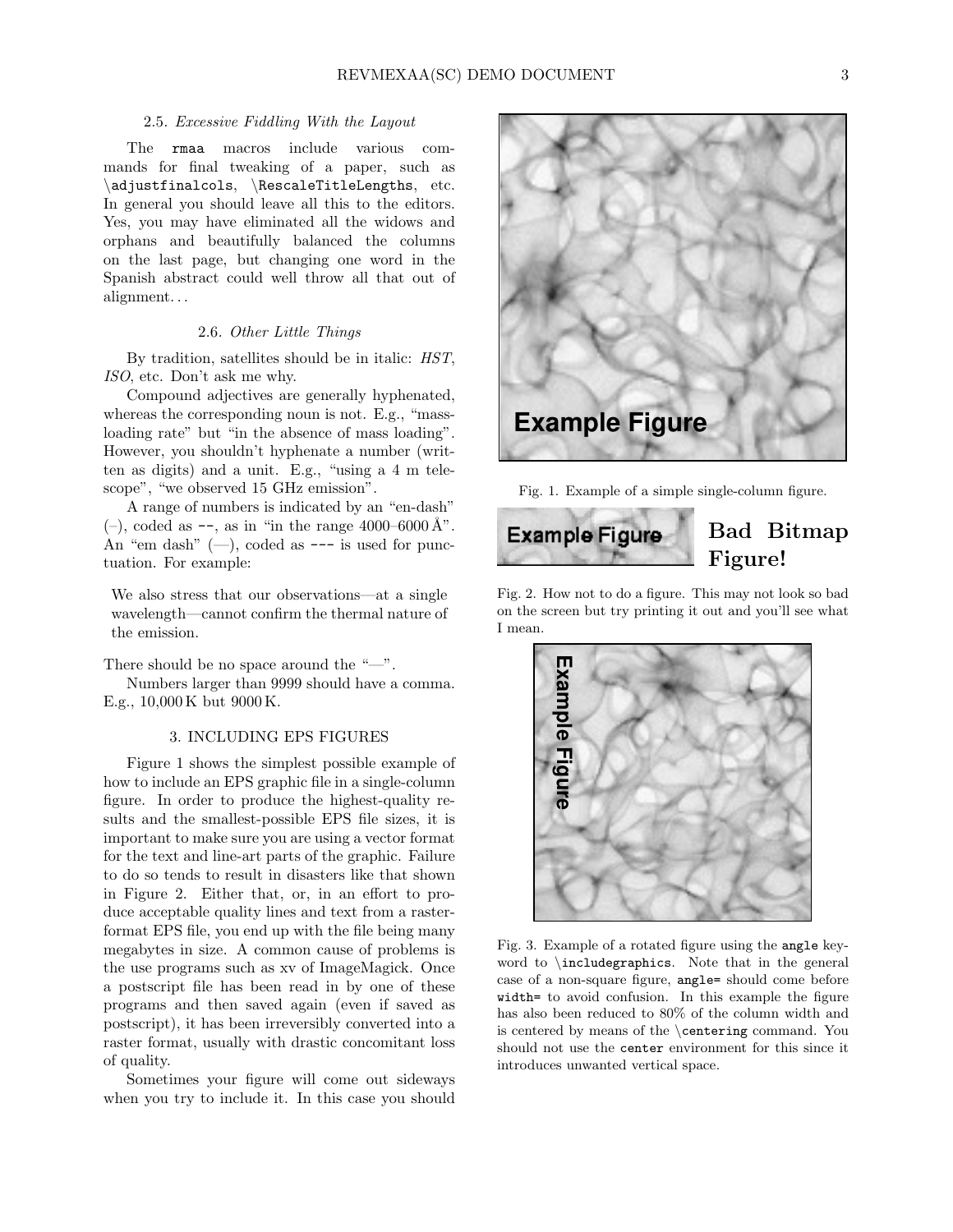

Fig. 4. Example of a cropped figure using the bb and clip keywords. The syntax is "bb =  $x_0$   $y_0$   $x_1$   $y_1$ " where  $(x_0, y_0)$  and  $(x_1, y_1)$  are the coordinates (in points) of the bottom-left and upper-right corner, respectively. Note that the EPS file used for this figure is the same as in the other examples.

use the angle keyword to  $\infty$ , as shown in Figure 3.

On other occasions, you only want to include a certain portion of the EPS graphic. This can be achieved by means of the bbox keyword, which allows you to manually specify the graphic's bounding box, as illustrated in Figure 4. You will also want to use the clip keyword to prevent the unwanted parts of the figure from being displayed. This technique is also useful in cases where the bounding box specified in the EPS file is not "tight" around the graphic. The easiest way to find the bounding box you want is to load the EPS file in gv or a similar program. Then, when you move the mouse cursor over the figure, the coordinates (in points) of the current cursor position should be shown in a little window at the top-left. Thus, it is straightforward to find the coordinates of the bottom-left and top-right corners of the desired rectangular region.

Figure 5 shows a double-column figure containing two EPS graphics and Figure 6 is a more complicated example of the same.

Color Graphics Color plates greatly increases the printing costs and so are best avoided. On the other hand, including color figures in the online version costs nothing. The best solution is for the author to provide alternative grayscale versions of any color images, which can then be used in the printed version. Otherwise, the way your beautiful color picture gets converted to black-and-white will be entirely at the mercy of the editors and printers. Remember, too, that grayscale images generally look better on a negative scale.

#### 4. HOW TO DO TABLES

An example of a simple table is given in Table 1. Some points to note are:

1. We use the booktabs package (loaded automatically), which gives improved vertical layout with respect to the standard LATEX version. As a user, the only impact of this is that you must use \toprule, \midrule, and \bottomrule instead of \hline to

TABLE 1 A SIMPLE TABLE  $(x = 1.0)^a$ 

| <b>T</b> on | NGC 5461        | NGC 5471        |
|-------------|-----------------|-----------------|
| $\Omega^0$  | $7.08 \pm 0.20$ | $6.63 \pm 0.20$ |
| $\Omega^+$  | $8.08 \pm 0.14$ | $7.32 \pm 0.14$ |
| $O^{++}$    | $8.32 + 0.07$   | $8.02 \pm 0.07$ |
| $N^+$       | $7.04 + 0.12$   | $6.01 \pm 0.13$ |
| $Ne^{++}$   | $7.59 \pm 0.11$ | $7.32 \pm 0.10$ |
| $S^+$       | $6.02 \pm 0.19$ | $5.47 \pm 0.20$ |
| $S^{++}$    | $7.00 \pm 0.10$ | $6.45 \pm 0.10$ |
| $Cl^{++}$   | $4.93 \pm 0.16$ | $4.20 \pm 0.16$ |
| $Ar^{++}$   | $6.15 + 0.12$   | $5.55 \pm 0.14$ |
| $Ar^{3+}$   |                 | $5.07 + 0.10$   |

<sup>a</sup>Note the use of  $\lambda$  owercase to prevent the x from being converted to upper case.

give the horizontal rules. Vertical rules should never be used.

2. Footnotes to the table can be entered using a \tabnotemark, \tabnotetext pair. Note that \tabnotetext occurs inside the tabular environment and that for it to work properly you must use the \tablecols command to specify the number of columns in the table and set the length \tabnotewidth to a sensible value.

3. The intercolumn spacing can be adjusted by setting the length \tabcolsep. Things usually look best when this is set so that the table fills the entire width of a text column as closely as possible.

4. Missing data is indicated by the \nodata command, as in AAST<sub>F</sub>X.

Table 2 is a somewhat more complicated example, this time spanning both columns. Some features of this example are:

1. The use of \cmidrule for partial horizontal rulres.

2. Somewhat elaborate adjustments to the horizontal spacing so as to visually tie together subgroups of the columns. Two different mechanisms are used to achieve this. That of putting in an empty "ghost" column is probably the easiest to manage. The other is to use the @ specifier with a user-defined horizontal space.

If your table will not fit on one page, you can use the longtable package. I can provide an example of this on request.

## 5. HOW TO DO REFERENCES

The style of the reference list follows that of the ApJ, AJ, etc. That is: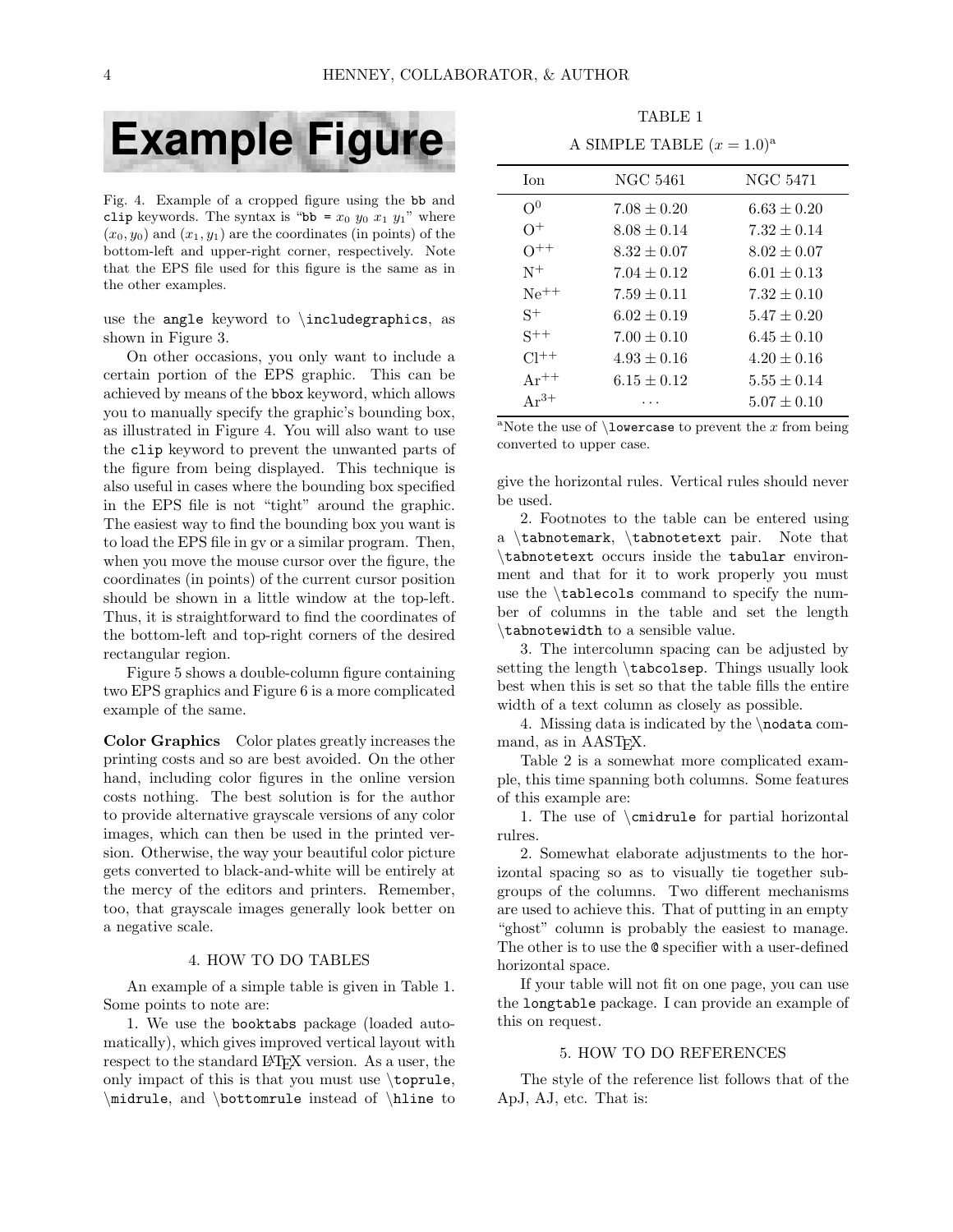

Fig. 5. Simple example of a wide figure that spans both columns and includes two EPS files. The individual EPS graphic widths and spacing between them are set to be the same as that of the columns of text (\columnwidth and \columnsep) respectively. Note the use of % to suppress unwanted spaces. Alternatively, you may want a single EPS graphic to span the entire width, in which case you would put width=\textwidth instead. In this example, both the width and height keywords are used, forcing the scaling to be anisotropic. You will never normally want to do this.



Fig. 6. A more complicated example of a multipart figure, using LTFX itself to put the **a** and **b** labels on. (a) Multipart figures are captioned like this. (b) The second part of the figure. Note that in order to align the graphics by their top edges, it is necessary to wrap the \includegraphics commands, preceded by a \vspace{0pt}, in a \parbox.

|          | Ionization Stage |                      |          |          |  |                      |             |          |                         |
|----------|------------------|----------------------|----------|----------|--|----------------------|-------------|----------|-------------------------|
|          |                  | Log (Radial Average) |          |          |  | Log (Volume Average) |             |          |                         |
| Element  |                  | $_{\rm II}$          | Ш        | IV       |  | T                    | $_{\rm II}$ | Ш        | IV                      |
| Hydrogen | $-2.738$         | $-0.001$             | $\cdots$ | $\cdots$ |  | $-1.610$             | $-0.011$    | $\cdots$ | $\cdot$ $\cdot$ $\cdot$ |
| Helium   | $-1.661$         | $-0.009$             | $\cdots$ | $\cdots$ |  | $-0.567$             | $-0.137$    | $\cdots$ | $\cdots$                |
| Nitrogen | $-3.045$         | $-0.836$             | $-0.069$ | $-3.605$ |  | $-1.785$             | $-0.270$    | $-0.351$ | $-4.288$                |
| Oxygen   | $-2.822$         | $-0.452$             | $-0.191$ | $\cdots$ |  | $-1.584$             | $-0.150$    | $-0.574$ | $\cdots$                |
| Neon     | $-2.842$         | $-0.169$             | $-0.494$ | $\cdots$ |  | $-1.815$             | $-0.058$    | $-0.960$ | $\cdots$                |
| Sulfur   | $-5.322$         | $-1.276$             | $-0.042$ | $-1.420$ |  | $-4.247$             | $-0.597$    | $-0.132$ | $-2.069$                |
| Chlorine | $-4.716$         | $-1.093$             | $-0.041$ | $-2.037$ |  | $-3.644$             | $-0.477$    | $-0.177$ | $-2.689$                |
| Argon    | $-3.585$         | $-1.382$             | $-0.023$ | $-1.996$ |  | $-2.283$             | $-0.490$    | $-0.175$ | $-2.657$                |

# TABLE 2 A MORE INVOLVED TABLE THAT SPANS TWO COLUMNS<sup>a</sup>

<sup>a</sup>The original of this and the previous table come from Luridiana et al. (2002) RevMexAA 38, 97.

- Comma after each surname, space between initials (unlike A&A).
- No comma before year.
- Commas everywhere else.
- If there are more then 6 authors you should use et al.

An almost bulletproof way of getting your reference list right is to grab them from ADS (select "AAS-TEX reference style"). The rmaa macros recognize

- all the AAS journal abbreviation commands. In the text, references should be cited as follows:
- $\dots$  it has been found (García 1990; López 2000a,b) that  $\dots$  following Bloggs (1990)  $\dots$  is not true (despite what Rodríguez  $1759$  maintains)  $\dots$

Note the use of semicolons between consecutive references and the lack of comma between author and date. In order to save effort and reduce errors, it is